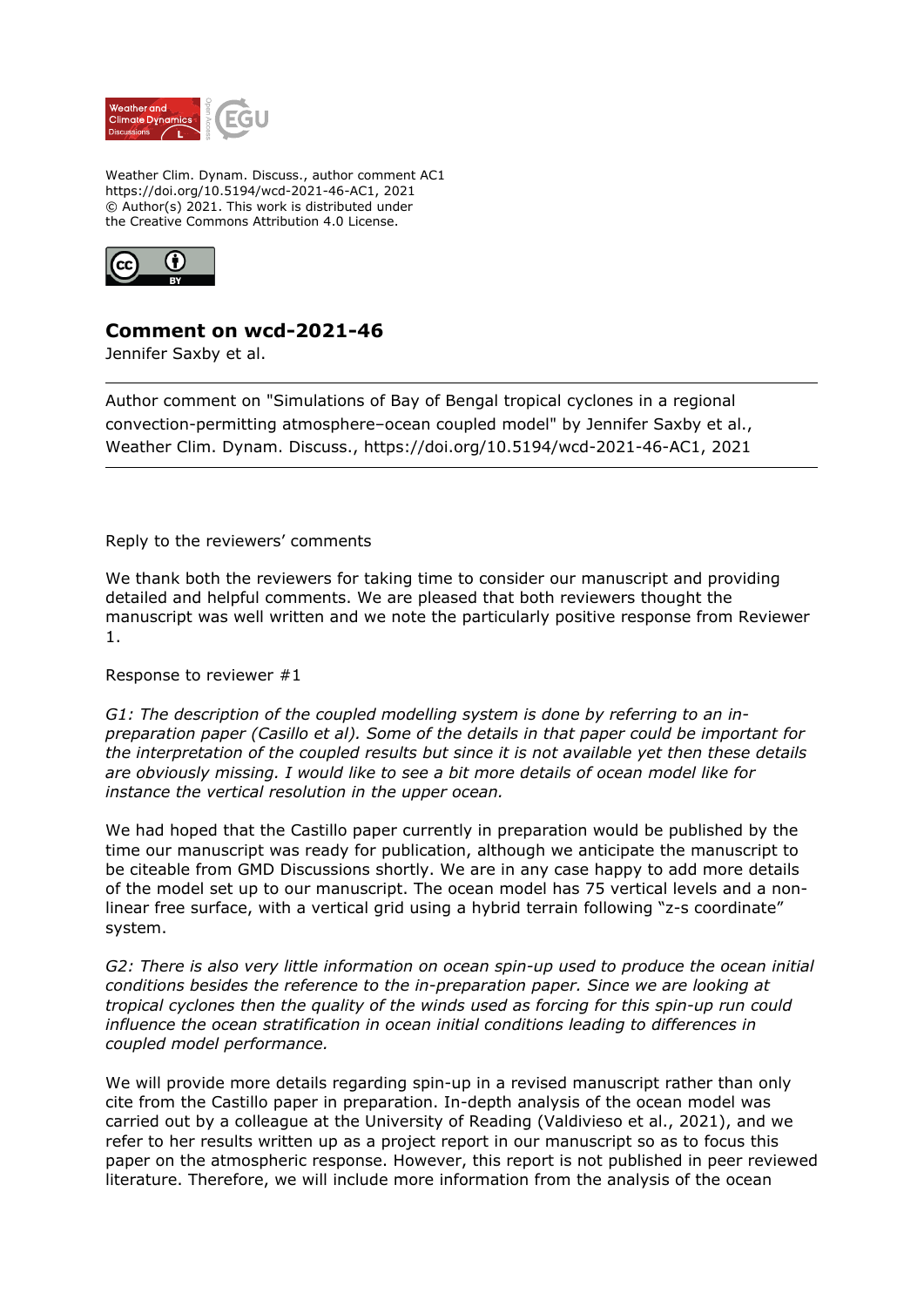model such as ocean stratification to fill in the gaps.

*G3: It is not clear to me what the SST used in the coupled model actually is. Is it the top layer from the ocean model, the mean of the levels in the first 10 m or something else? Is there a diurnal cycle in the coupled SST or not?*

The SST used in the coupled model is the top layer from the ocean model, nominally within 1 m of the ocean surface. This is in contrast to the foundation SST provided in the OSTIA observation-based analysis used as a daily-updating surface boundary condition in the atmosphere-only control simulations. This difference can be highlighted in a revised manuscript. Given that the ocean model component of the coupled model is evolving the ocean state through the simulation, there is a diurnal cycle in the coupled SST, which is apparent in the SST comparison to RAMA buoys shown in Figure 8 for example. Further analysis of the ocean is shown in the referenced report Valdivieso et al 2021.

*G4: Related to G3. The authors chose to compare with ARGO observations rather than surface drifters which are reporting more frequently. I accept the argument that the profiles used have almost constant temperature in the uppermost 10 meters so it fit well with the prescribed SST used for the ATM runs, but how does it relate to the SST of the CPL runs?*

The paper includes comparison of SST against both ARGO and RAMA moored buoys, which report more frequently (see Table 3). Figure 8 provides a comparison of simulated and analysis SST relative to RAMA buoys, to give some assessment relative to more frequently reporting in-situ observations, while the use of ARGO observations in Figure 9 is selected to increase the data coverage within range of each TC. We would agree that a revised manuscript should clarify that the prescribed SST used in the ATM runs is representative of a foundation SST whereas the SST of CPL runs represents the uppermost NEMO ocean model level. This indeed further complicates comparisons with in-situ and profile observations and should be highlighted as a known limitation in a revised manuscript.

*G5: I think that the authors could have compared the ocean stratification of the ARGO floats and the RAMA moorings to both the ocean initial conditions and coupled integrations to gain some insight on the ocean performance of their system, but maybe that is a separate paper?*

This analysis was performed and discussed in the cited reports by Valdivieso et al. (2021), based on an assessment of the ocean component over a longer period of time linked to a research observational campaign. The details are beyond the scope of our manuscript. However, we will briefly comment on their findings in a revised manuscript.

*M1 Page 5 line 114: It is not completely obvious to me that degrading the OSTIA SST using in the ATM runs with 1 day is a "fair" benchmark to compare with the CPL runs, since this could not be done in an operational settings. Maybe this could be rephrased?*

It was not obvious what the best choice of atmosphere-only control experiment design would be, but we are confident we made defensible choices. We thought fixed SSTs throughout such long simulations (much longer than forecasts would be typically run for) could potentially be considered 'too harsh' a control, so we opted for daily updating SSTs, which are available at the time of daily initialisation. Discussion of relevant control simulations for such experiments could usefully be added to the revised manuscript, given relevance to similar modelling studies by other researchers.

## Response to reviewer #2

The purpose of the manuscript was to investigate coupled simulations of a new coupled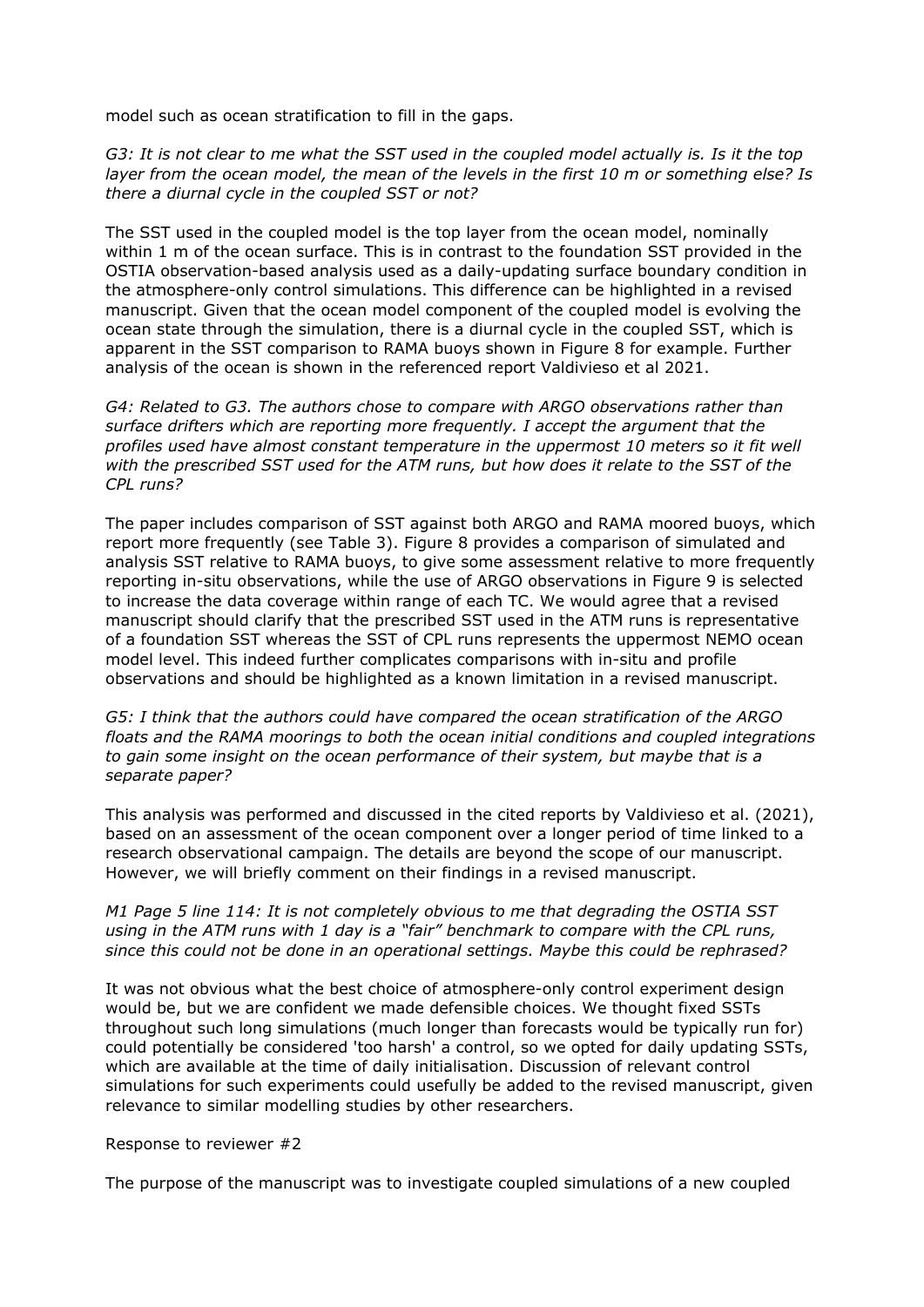environmental prediction system that has been used for the first time to simulate tropical cyclones (TC) in the Bay of Bengal. The aim was to assess the capability of the model to represent TCs and their evolution, and to understand the impact of air-sea coupling in a convection-permitting regional model. The development of km-scale coupled prediction tools is a growing area of research of interest to a range of applications, and so we consider the paper to be of interest to atmosphere and ocean modelling communities.

The intention was not to present a new operational forecast system, and so the model configurations were not run in the same way as they would have been if they were in 'forecast mode'. In particular, the SSTs in the atmosphere-only simulations were from daily updated observation-based analysis and the atmospheric lateral boundary conditions from updated global forecasts, both of which would not be possible in operational running. The simulations were also run for up to 13 days to cover the whole lifetime of the TCs, considerably longer than it would be sensible to run free-running forecasts for (3-5 days is more typical for this). We have stated these points in the manuscript (see Section 2.1: Model configurations), and we refer to the runs as 'simulations' rather than 'forecasts' throughout; however, we can make this clearer by modifying parts of the abstract, introduction, and the title of the manuscript. In particular, we would clarify the role of the paper in providing new insights on the sensitivity of process representation of air-sea interactions within a km-scale simulation system, rather than a forecast model verification paper.

*(1) The model suffers from huge phase errors which could lead to poor predictions of timings of land-fall, critical for forecasting. While those may not be obvious in Figure 1, those errors do show up in several of the other diagnostics. Track errors of Vardah for 05/12 is on the order of 1000 Km and, in general, for Gaja and Phethai are huge as well and may not be useful for forecast purposes (please compare the tracks from the operational models such as WRF or GFS in that region for those cases). Such huge track errors could be due to some large-scale issues which have not been analyzed here. Very likely those are coming from the driving global model. Why not plot the track errors from the driving model? Very likely the regional configuration is so small that such longer rage predictions without two-way interactions may not even be possible. Very likely this regional configuration cannot predict tracks beyond 48 hours. Unfortunately, the number of cases isn't statistically significant to prove or disprove that the regional configuration is capable of predicting beyond 48-72 hours.*

*(2) The problem with the track and landfall timings affects intensity errors as well. If a formal intensity verification is done for Vardha, Gaja, and Roanu, all of them will be extremely huge for a forecast model. I would encourage the authors to first look at the large scale and look at why there are such huge track and intensity errors. Very likely those are coming from phase errors originating at the boundary of the regional domain. Is the domain too small for forecasting beyond 48-72 hours? I suspect the WRF or other operational models used over that region should have provided much better statistics for all these cases. I think the author needs to make an analysis of why the track and intensity errors are so huge? I doubt if such errors could be useful for the forecasters.*

We acknowledge that the track errors (and therefore intensity errors) in these regional model simulations for TCs Vardha, Gaja and Roanu are very large for some of the initialisation times, but these were the simulations with the longest lead times and initialised very early in the life of the TC. The track errors did not exceed 500 km until 3 days into the earliest simulations for Vardah, until 5 days into the simulation for Gaja and until 3-4 days into the simulation for Roanu. In the case of Roanu, the TC was close to the coast and therefore a small error in the track could take the TC erroneously over land where the environmental conditions are totally different, which then had a large impact on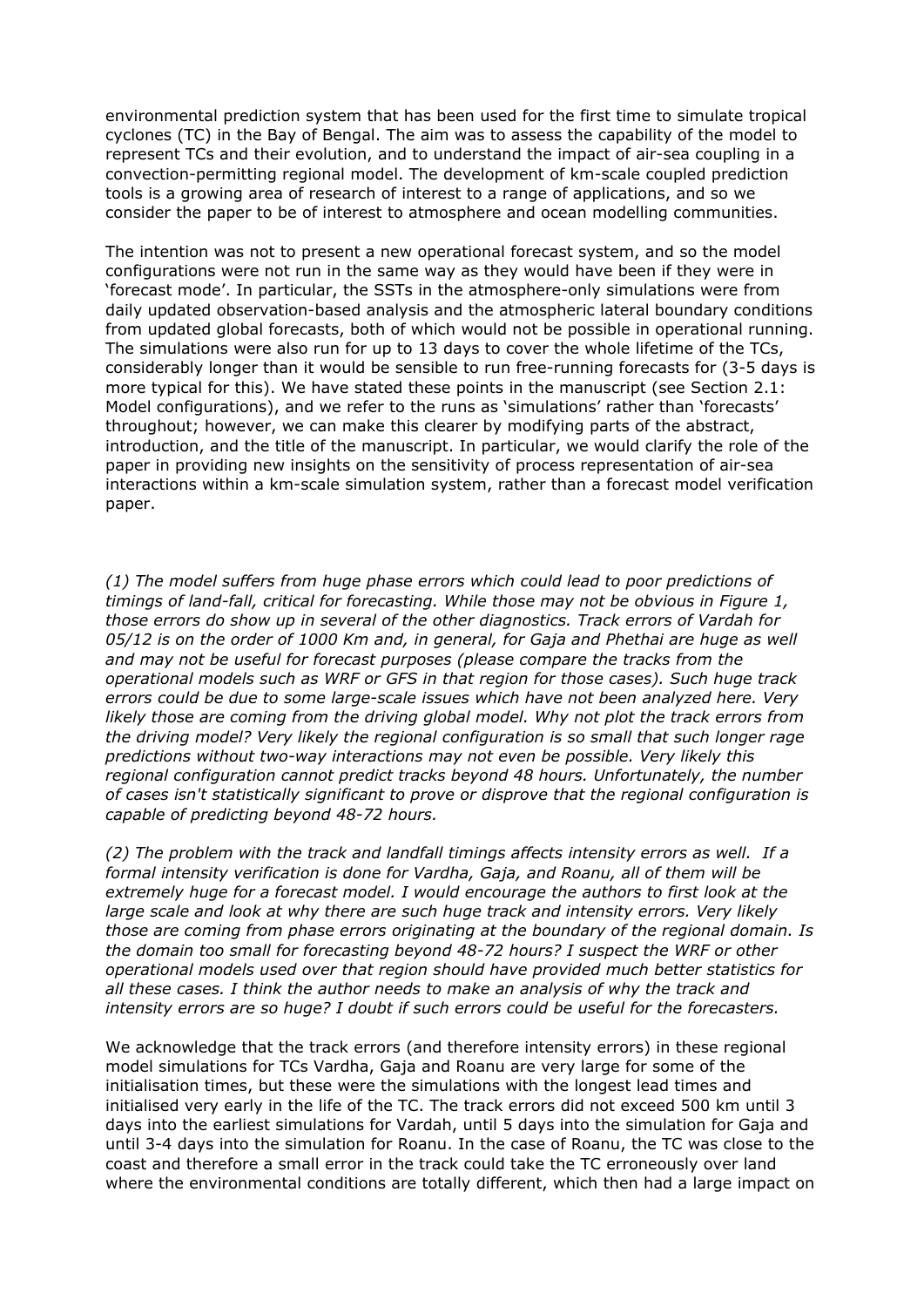further development of the storm. The examples given by the reviewer of track-errors >1000km in Fig. 3 only occur 6 days into the simulations and for only one of the ensemble members of each model for Vardah and Gaja. To assert that other forecast models can better simulate those systems is not comparing like-with-like. Many simulations within their first 3 days only had track errors of the order of 200 km, similar to those found in operationally-used forecast models and similar studies in the literature. Understanding why these track errors were so large in a few cases was beyond the aim of the manuscript and not a major concern for the aims of this paper given the lead times at which they happened and that these simulations were not run as forecasts.

The use of a wide variety of cases and initialisation times was designed to assess initial system behaviour, and to examine coupled processes in TC evolution; to report on only cases where errors were low would be to 'cherry-pick' results, although we note that cases with low errors are more useful for assessing the representation of TC dynamics in the model in comparison to observed characteristics and therefore limit some of our analysis to these cases. Given the long lead times, position errors are low and landfall times are accurate.

The reviewer suggests that we plot track errors from the global MetUM driving model. This highlights that one source of error is the global driving model (e.g. state of TC initialisation), however, we clarify that the atmosphere initialisation and boundary conditions are common to all experiments, and thereby the paper explores simulation sensitivity for a given driving model. In this context, providing a discussion of global model characteristics is considered beyond the scope or focus of the manuscript. In general, we find that the IND1 regional model produces improved tracks compared to the lower-resolution MetUM global model simulations. In the case of TC Fani, the global simulation track errors exceeded 400km after 1.5-2.5 days for the earliest 2 initialisation times and reached 600km after 6 days, whereas for convection-permitting ATM model simulations, track errors never exceeded 330km, showing the improved tracks due to increased resolution in line with previous studies (e.g. Gopalakrishnan et al 2012). We could include illustrative plots of this as Supplementary Material in the revision if required.

We also note in the manuscript that few studies are carried out on TCs in the Bay of Bengal region; landfall timing and position errors from this study do compare favourably to results from previous lower-resolution simulations of Vardah, Roanu and Fani (Nadimpalli et al., 2020; Singh et al., 2021), when we compare similar lead times (see Discussion, lines 553-556).

By not simply looking at a single lead-time, the study demonstrates the relative sensitivity to coupling vs initialisation state and that some TCs are more affected by this than others. It was not clear to us prior to the project where the largest sensitivities would lie. The aim of this work was partly to investigate the sensitivities and compare the impact of different model initialisation times and setups on TC track, intensity, and structure. We will bring this out more clearly in a revised section 3.1.

We do not think the domain size of the regional model is a problem because the lateral boundary conditions are derived from daily updating global forecasts (not a 13-day global model free-running forecast, see also response to point 4 below) and the domain is based on that of the NCUM-R operational atmosphere configuration (Jayakumar et al., 2017; Mamgain et al., 2018; Jayakumar et al., 2019) although the domain extends slightly eastward and southwards. We will add more details of the model set up given that the Castillo paper is not yet published. The runs are convective-scale and so the high resolution means there is a limit on the domain size that would be feasible to run in terms of computational expense and run times.

*(3) I am also concerned about the model comparisons that have been made between the*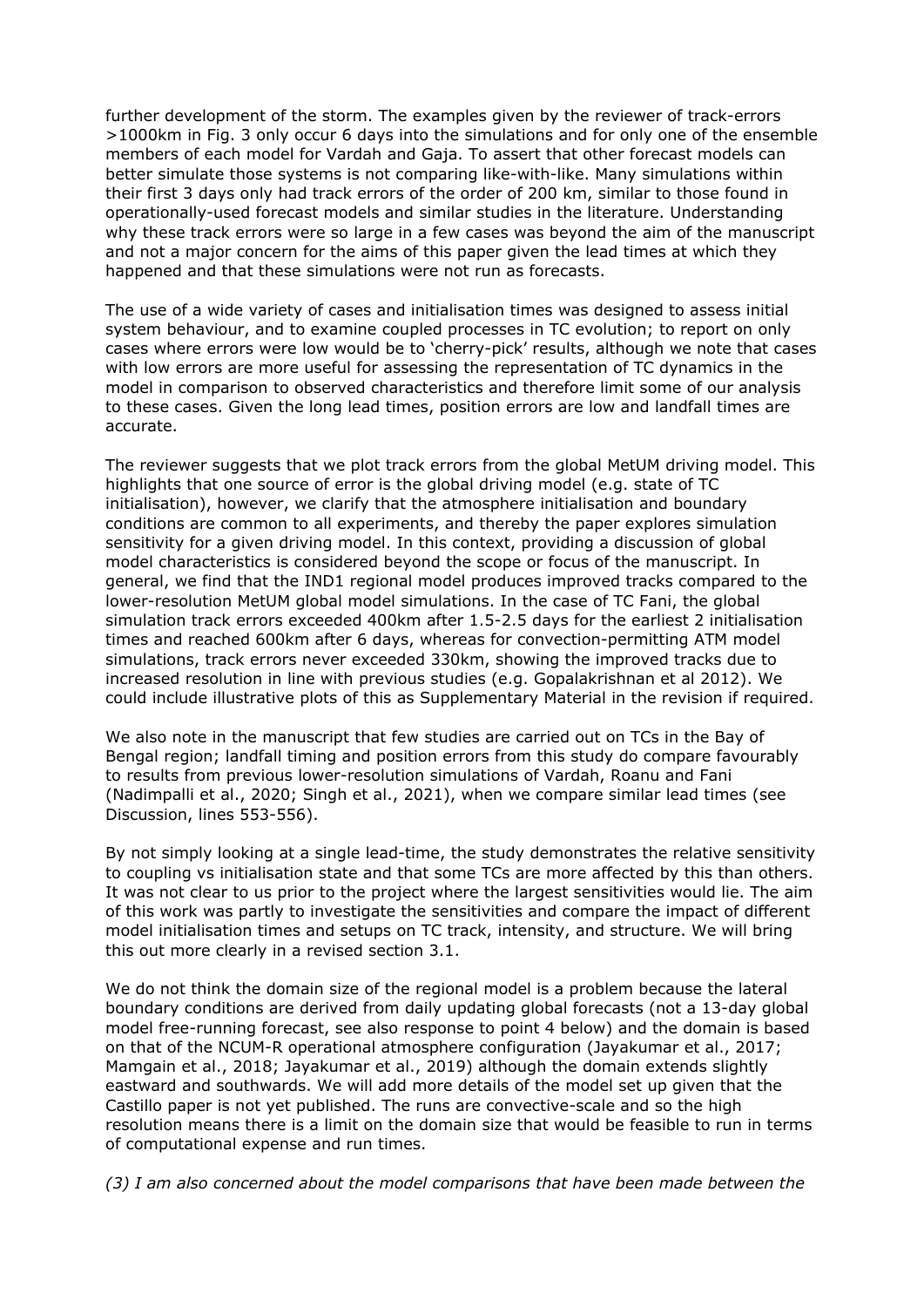*atmospheric only (one-way interactive, to be precise) and the coupled versions. While the atmosphere only version is run at 4.4 km, the coupled version is run at 2.2 km. While we expect a higher resolution to provide improved intensity predictions, this has been the reverse here. The coupled version is producing excessive cooling. I don't see an analysis of why the ocean model is reducing excessive cooling. Is there a problem with the coupling? That also begs the question about the surface layer parameterization scheme used in the model. What are the Cd and Ck functions used? That could have a huge impact on the pressure/wind relationship as well.*

We use the same atmosphere configuration and resolution across all experiments. The CPL model configuration was run at the same atmospheric resolution (4.4 km) as the ATM model resolution. It was only the ocean model component of the CPL system that was run on a grid with 2.2km spacing. We will make this clearer in the manuscript. Table 1 provides a summary of component details, but this could be further clarified in the abstract and the model setup description. Longer-term assessment of the ocean part of the CPL system was assessed by a co-author. We mention that the thermal profile of the ocean was found to be incorrect (too cold in the upper ocean), and a negative bias was found in the net surface heat input into the ocean (Valdivieso et al., 2021) and that this would impact the wake induced cooling. We will add more details to our manuscript from the Valdivieso report given that this report is not peer-reviewed literature.

*(4) There is no Data Assimilation used in either of the configurations. Whereas time and again it has been proven that for improving regional forecasts of TCs, DA holds the key. Also, the behavior of the cycled system may be very different from the current system because whatever is lost in terms of the size of the domain could at least be nudged with better initialization from one cycle to another. Please note that DA is one major area that the NCMWF is focused on. The lack of DA in this configuration is surprising. Any regional models like the WRF come along with a DA system.*

As highlighted in opening comments to response above, the intention of this paper is not to present results from an operational-like implementation of a new km-scale coupled system. We therefore took a pragmatic, but often used, step to initialise each TC case study from downscaling the relevant global atmosphere MetUM analysis. In that sense, the simulations are initialised from global-scale DA. The absence of a regional-scale analysis (as used operationally within NCUM-R for example), implies that there will be a period of spin-up as small-scale atmosphere features develop within the model domain. Our analysis of TC evolution over  $\sim$ 13 days for each case is therefore not dependent on that initial period. We also note that development of (weakly) coupled DA remains largely the focus for global scale coupled implementation and not a focus for this study, and it is preferable for the context of this study to initialise coupled and uncoupled simulations from the same initial state, and force with the same lateral boundaries. Note that the system is also kept in-check ('nudged') through use of daily updated lateral atmosphere boundaries (i.e. the global forcing is reinitialised each daily cycle based on an updated global model analysis).

The regional ocean model component is initialised in a different way, given the long spinup time for small scale ocean features to develop relative to the atmosphere. The ocean in each case study was therefore initialised from a free-running simulation which was itself initialised on 01 January 2016, using temperature and salinity profiles from the Global Analysis Forecast PHY 001 024 CMEMS product. The regional ocean model is forced at the boundaries daily by the same CMEMS product (and so is nudged to an assimilative ocean product at the lateral boundaries). This is a common experimental approach to assess case study simulations and we highlight that these simulations do not aim to emulate operational forecasts. The simulations were configured in this way to support the evaluation of modelled TC track, structure, and intensity at different lead times. This point is stated in the manuscript, and we will clarify this further in a revised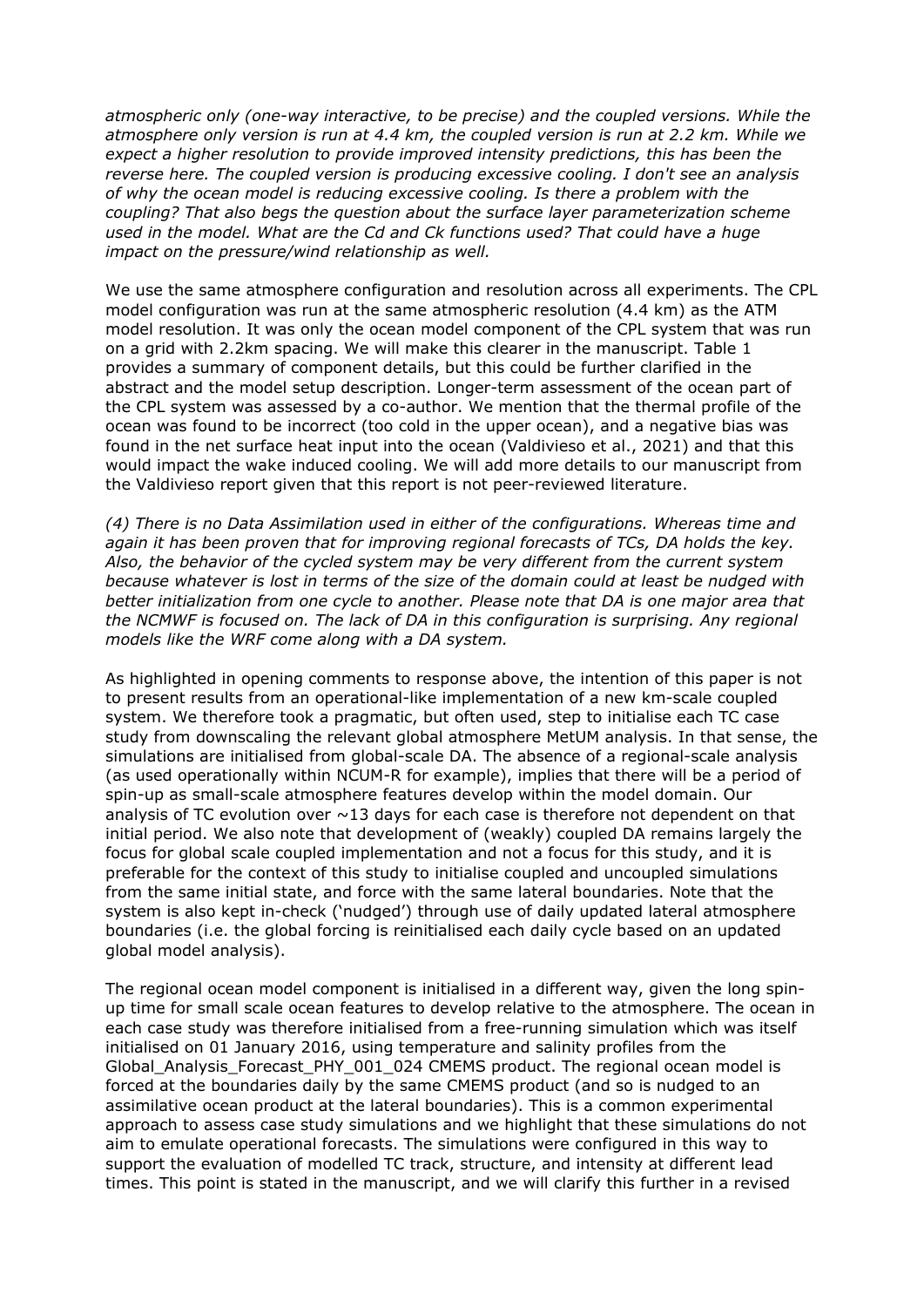## version.

The suggestion to investigate the extent to which results would have been any different had we initialised atmosphere simulations from NCUM-R analysis is of interest given ongoing collaborations with NCMRWF on the development of the system, but outside the scope of the current manuscript. We envisage that results and our conclusions on the impact of coupling would be unchanged (given that both experiments would continue to be initialised from the same atmospheric state), but that we would remove the initial 6-12h spin up from global-scale features. Similarly, further extension to use a regional ocean analysis is of interest for future work with Indian collaborators and would be required to develop operational-ready capability, but beyond the scope or focus of this work.

*(5) Although, the rainfall evaluation presented here is fairly unique, what else is new in this work? The model lacks DA and produces huge track and intensity errors beyond 1-2 days on several important cases, the coupled configuration produces excessive cooling and the model struggled with all the rapid intensifying cases. In that case, the authors have to think if the regional configuration described in this work is really up to the mark to produce forecast quality outputs? I think this work does not show enough evidence that the regional model is a good forecast model nor I am able to see much scientific value beyond the analysis and rainfall verification.*

The manuscript was not intended to showcase a new operational regional model that is ready for operational use to "produce forecast quality outputs", but rather to understand the impacts of ocean coupling in a large-domain convective-scale model and the extent to which a convection-permitting coupled model could represent TC dynamics for TCs in the Bay of Bengal. This is a region where there is a lack of previous studies using convectionpermitting models. It was also not our intention to suggest the regional model is a good forecast model for this purpose. It was not clear to us at the beginning of the project what the model's limitations would be and how this might vary at different lead times, for TCs in different seasons, of different intensity and crossing the bay in different directions, and between the coupled and atmosphere-only configurations.

We summarise the manuscript's novel aspects as:

- The first study to use a regional convection-permitting model for simulating TCs in the Bay of Bengal. To our knowledge, there is no published literature which uses convectionpermitting models with similarly high resolution to simulate TCs in the Bay of Bengal, with much of the previous TC literature focusing on areas which are richer in available observations (e.g. the USA).
- **The Bay of Bengal has unique atmospheric and ocean dynamics; for example, pre- and** post-monsoon ocean conditions differ significantly (Krishna et al., 1993; Kumar et al., 2019; Neetu et al., 2012) and general circulation models have difficulty simulating the Bay of Bengal's salinity stratification (Chowdary et al., 2016) (see Discussion, lines 612-625). These unique conditions mean that a larger body of literature specifically focusing on the Bay of Bengal is necessary for guiding the development of specialised regional models for this region.
- Rainfall evaluation (as highlighted by the reviewer); the accurate representation of TC dynamics in the convection-permitting model is an important result and encouraging for future coupled model developments.
- Large-domain convective-scale simulations with and without ocean coupling for 6 different case studies at many different initialisation times; many previous studies use a single initialisation time, but here we prove the necessity of considering multiple initialisation times, given the sensitivity of the forecasts to initialisation time.
- Investigation of the lead time limitations of the model simulations (considering the domain size)
- Comparison of storm cases with different intensities and with different orientations of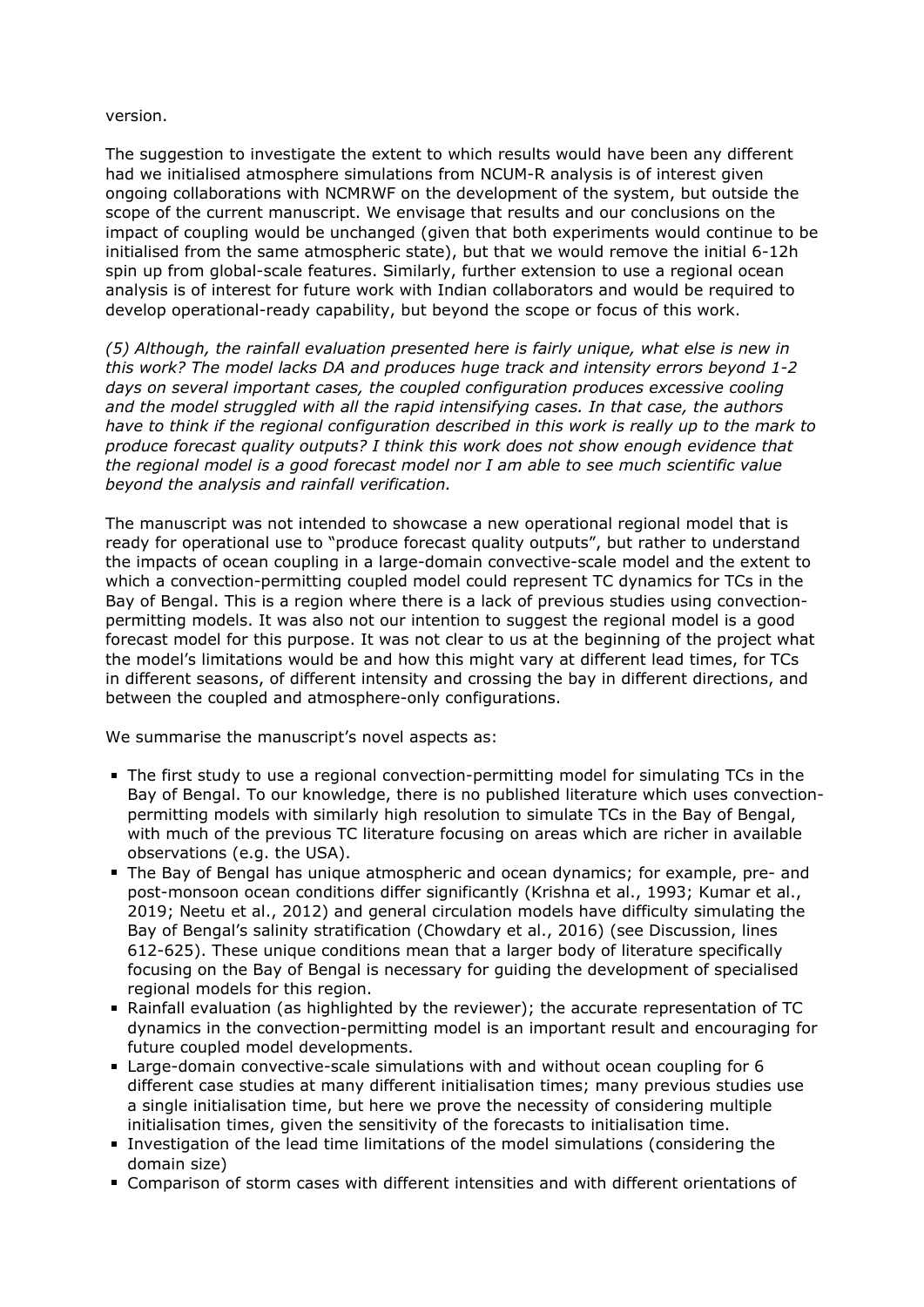tracks along the coast and across India

Significant results from this study include:

- Both regional models produce similar track errors comparable to track errors in other studies when comparing similar lead times.
- The coupled configuration produces weaker TCs than the atmosphere-only configuration, consistent with lower SSTs in the coupled model and an overestimated cooling response in TC wakes.
- The convection-permitting system accurately captures TC dynamics, shown by its accurate representation of the relationship between rain rate asymmetry and wind shear.
- The wind-MSLP bias is consistent with other environmental prediction systems including the MetUM global model, an important observation for guiding future model developments.
- The use of time-lagged ensemble simulations highlighted the sensitivity of TC simulations to initialisation time; an important observation given that many TC studies in the literature use only a single initialisation time.

We will address the reviewer's point by highlighting the novel aspects of the manuscript better in the abstract, introduction and conclusions.

Considering both reviews, we intend to make major revisions to the manuscript to ensure it more clearly describes the aims of the study, in terms of understanding the impact of coupling, and make stronger statements on what the manuscript is not aiming to do (specifically around show-casing a 'forecast-ready' simulation capability). We note the positive review of Reviewer 1, recommending minor revisions would suffice, and believe many of the concerns of Reviewer 2 would be addressed through a revised framing of the aims of the manuscript, along with some additional analysis as discussed above (e.g., a description of the ocean model analysis carried out by colleagues, and a description of the track errors in the MetUM global model for comparison). Having made these changes and given the novelty of the manuscript as outlined above, we think it will merit publication in WCD; we thank the editor and reviewers for their time and consideration of this manuscript.

## **References:**

Chowdary, J., Srinivas, G., Fousiya, T. S., Parekh, A., Gnanaseelan, C., Seo, H., & MacKinnon, J. (2016). Representation of Bay of Bengal Upper-Ocean Salinity in General Circulation Models. Oceanography, 29(2), 38–49. https://doi.org/10.5670/oceanog.2016.37

Jayakumar, A, Abel, SJ, Turner, AG, et al.: Performance of the NCMRWF convection $\Box$  permitting model during contrasting monsoon phases of the 2016 INCOMPASS field campaign. Q J R Meteorol Soc., 1– 21. doi:10.1002/qj.3689, 2019.

Jayakumar, A., Sethunadh, J., Rakhi, R., Arulalan, T., Mohandas, S., Iyengar, G. R., and Rajagopal, E. N.: Behaviour of predicted convective clouds and precipitation in the high $\Box$ resolution Unified Model over the Indian summer monsoon region, Earth and Space Science, 4, 303– 313, doi:10.1002/2016EA000242, 2017..

Krishna, V. V. G., Murty, V. S. N., Sarma, M. S. S., & Sastry, J. S. (1993). Thermal